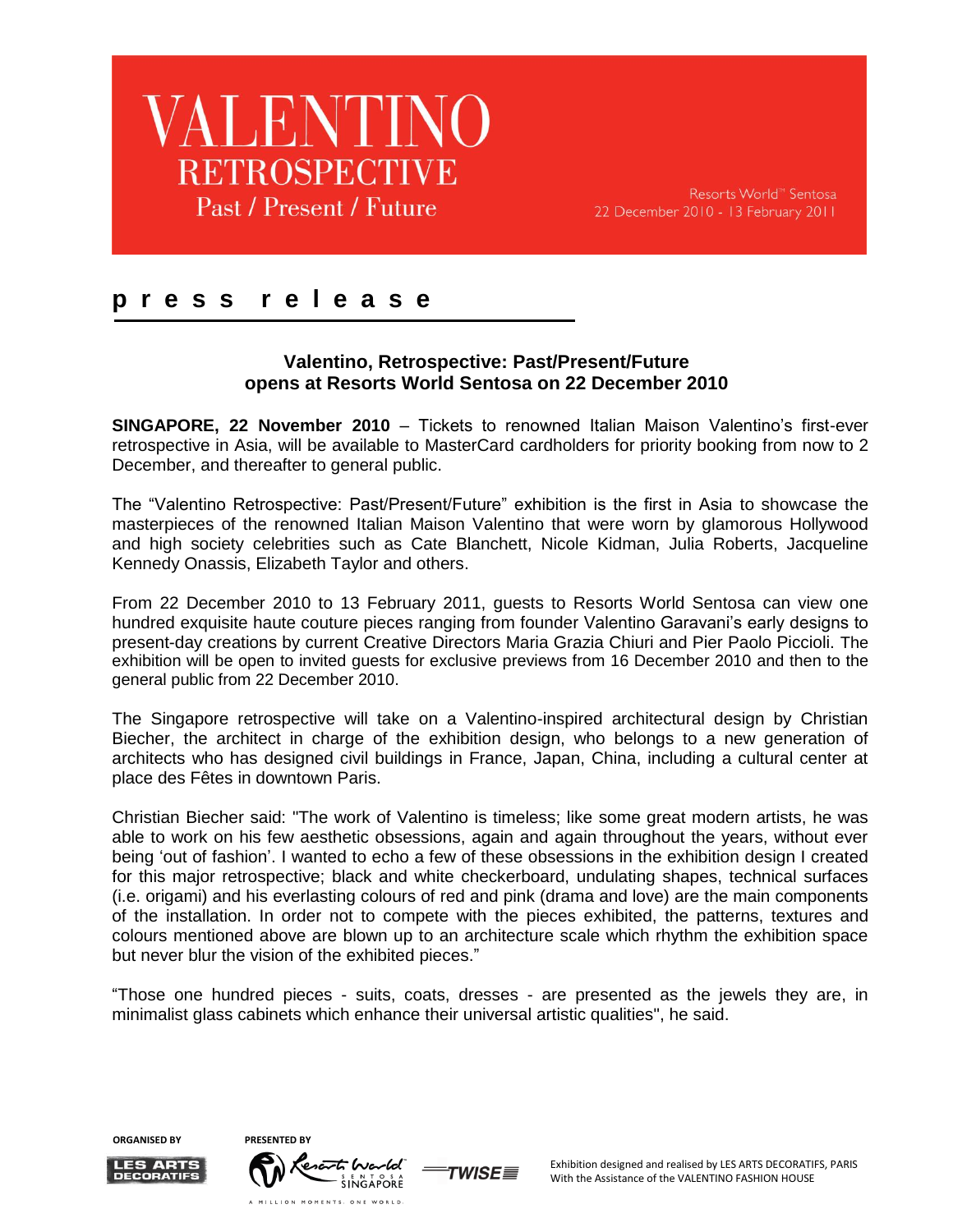## **VALENTINO RETROSPECTIVE** Past / Present / Future

Resorts World<sup>™</sup> Sentosa 22 December 2010 - 13 February 2011

Valentino, Retrospective: Past/Present/Future is open to the public daily from 11am – 8pm on Sundays to Thursdays and 11am – 11pm on Fridays, Saturdays, eve of public holidays and public holidays. The exhibition will also be open for extended hours  $11am - 11pm$  from  $2 - 3$  February 2011. Tickets are available at all SISTIC outlets, at [www.sistic.com.sg](http://www.sistic.com.sg/) or [www.rwsentosa.com.](http://www.rwsentosa.com/) Tickets are priced at S\$6 for children and S\$12 for adults.

From 19 November until 2 December 2010, MasterCard cardholders will be amongst the first in Singapore to purchase tickets to the legendary couture showcase over an exclusive two-week priority booking period with 30% discount at a special rate of S\$4 for children and S\$8 for adults. MasterCard is the official card for Valentino, Retrospective: Past/Present/Future.

Jointly organised in Singapore by Twise and Resorts World Sentosa, this exhibition is designed and realised by *Les Arts Décoratifs,* Paris, with assistance from the House of Valentino.

For more information, please visit [www.rwsentosa.com/v](http://www.rwsentosa.com/)alentino or call (65) 6577 8888 for enquiries.

- End -

#### **About Valentino**

Valentino Garavani, best known by his namesake label – Valentino, is an Italian haute couture designer. He is best known for his perfectionism, creative use of volume, line and texture, as well as the recurring use of motifs such as geometric patterns, graphic prints, pleats, bows and flounces that add shape to each collection. Valentino"s designs are well known for its distinctive palette of black, white and his signature "Valentino red" (*Rosso Valentino*).

Through his 50-year career, Valentino"s gowns have been largely untouched by trends, making each of his work timeless and exquisite works of art. His designs have been worn by many well known individuals such as Princess Diana, Jacqueline Kennedy, Julia Roberts and Elizabeth Taylor.

Valentino retired in January 2008 after presenting his final collection at the Musée Rodin in Paris.

**ORGANISED BY** 



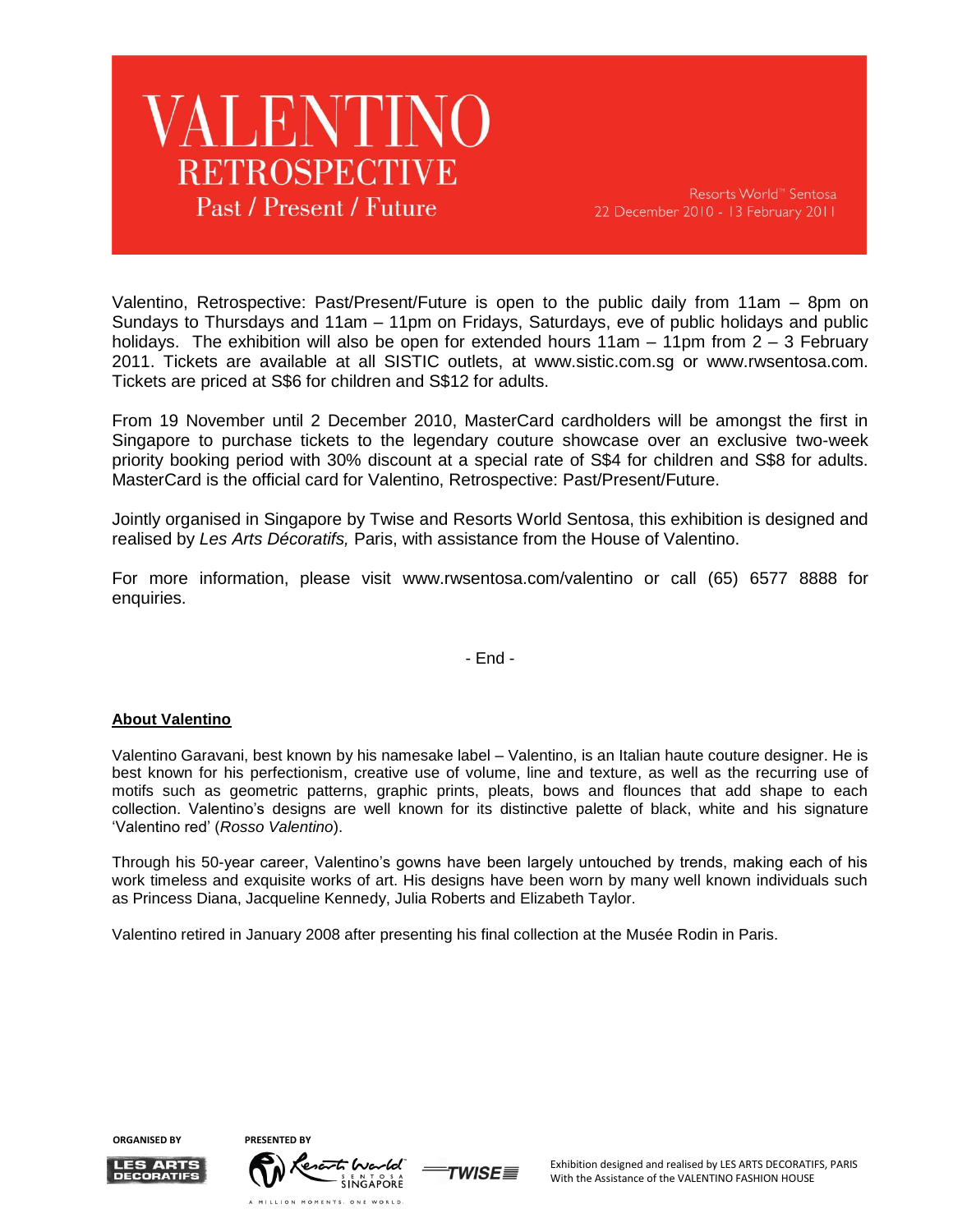

#### **About Valentino S.p.a**

Valentino S.p.a. is part of the Valentino Fashion Group – one of the world"s biggest fashion and luxury groups, also including the licensee for the MCS Marlboro Classics and M Missoni brands. The group is now owned by Permira private equity fund, the Marzotto family and their partners.

Established in 1960 by legendary fashion icon Valentino Garavani, the Maison has grown over the years and now operates in more than 70 different countries counting over 1250 points of sale, 66 of which are directly managed.

One of the best known fashion brands worldwide, Valentino offers a wide range of luxury products from Haute Couture and Prêt-à-Porter to an extensive accessories collection that includes bags, shoes, small leather goods, belts, eyewear, watches and perfumes.

#### **Creative Direction**

Maria Grazia Chiuri and Pier Paolo Piccioli have been appointed Valentino Creative Directors since October 2008.

Maria Grazia and Pier Paolo previously worked in close contact with Valentino Garavani for a decade, contributing to the international success of the accessories project. Debuting with their first Haute Couture collection in Paris in January 2009, they demonstrated the ability to fully understand and interpret the world of Valentino.

Their creativity was well-received right from the start, obtaining unanimous approval in the world of fashion. Hollywood stars, socialites and fashion leaders have worn and appreciated their creations. Jennifer Aniston chose a dress from their first Haute Couture collection for the 2009 Oscars. Rachel Weisz and Evangeline Lilly wore creations from their first Prêt-à-Porter collection at the 2009 Cannes Festival.

Maria Grazia Chiuri and Pier Paolo Piccioli"s July 2009 Haute Couture collection expresses their new vision of the Valentino woman: an unusual version of femininity and a concept of extreme elegance that affects her entire way of being. Fragile and dangerous nature interweaved with a cult of uniqueness and distinction, are all elements captured for their creations.

Maria Grazia Chiuri and Pier Paolo Piccioli"s strong leadership style, their professional and creative approach -highly characteristic of Valentino"s corporate identity- joined to their extremely talented in-house team of designers, allowed them to make the most of Valentino's iconic style.

#### **Company Management**

Stefano Sassi is Chairman and CEO of Valentino S.p.a. At the helm of the Maison since 2006, he came from a decade of experience working in luxury goods.

**ORGANISED BY PRESENTED BY**



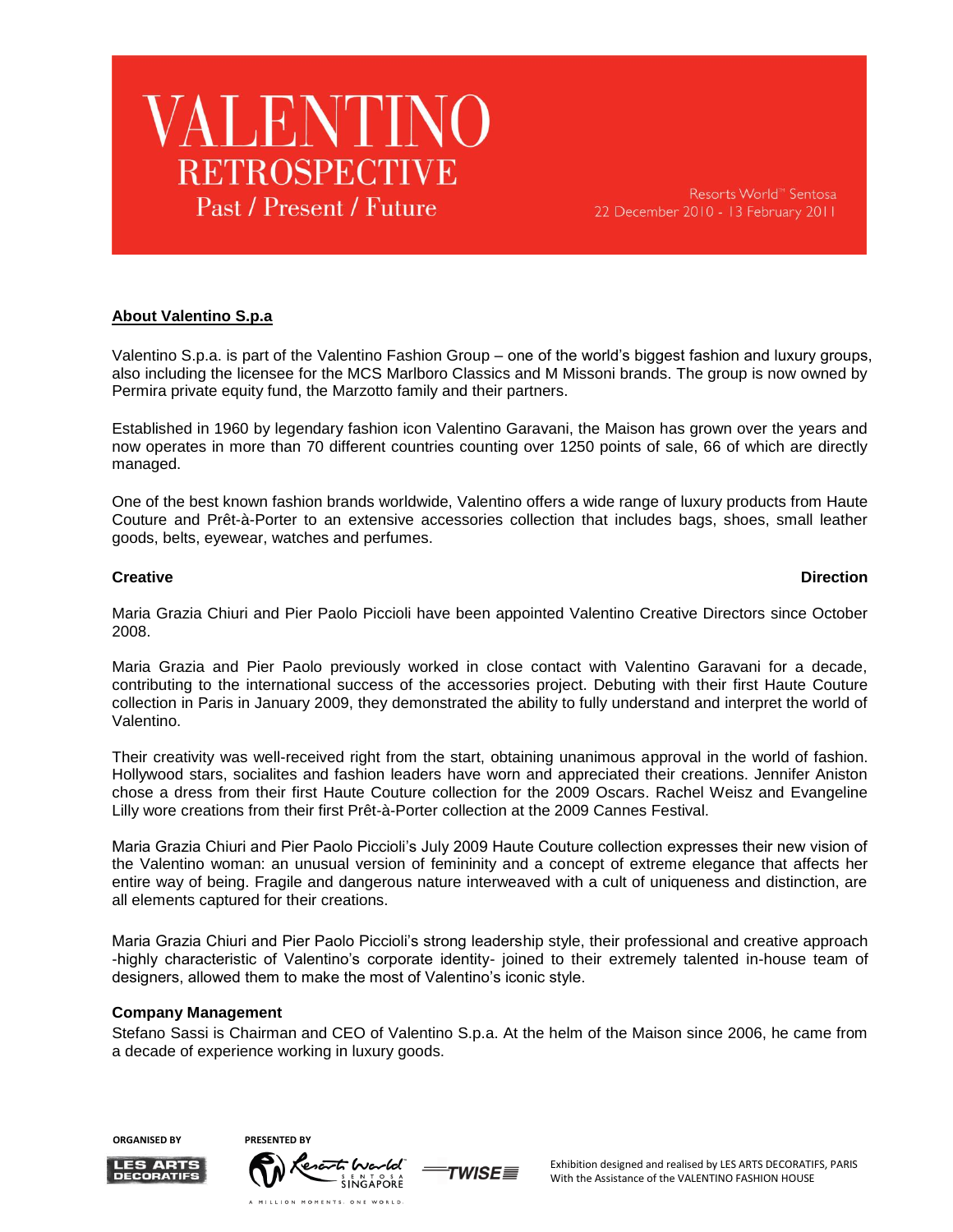

Resorts World™ Sentosa 22 December 2010 - 13 February 2011

#### **The Collections**

**Valentino Haute Couture** offers a variety of collections made up of unique items singularly handcrafted in the prestigious atelier situated in Rome. A team of about 40 "Premiere" is entirely dedicated to the highest quality manufacturing of one of a kind precious creation.

**Valentino Prêt-à-Porter** presents sophisticated, exclusive lines for women and men intended for an elegant, but unconventional young clientele belonging to the new international jet set.

**Valentino Garavani** signs lines of accessories such as bags, shoes, small leather goods, belts and bijoux for women and men. Haute Couture details appear in all of these refined creations, majority of which are handmade. Classic iconic Valentino motifs are reinterpreted to enrich incredibly modern accessories. Valentino Garavani is a product category which has been particularly successful and in continuous evolution.

**Valentino Roma** combines seductive charm with modern elegance, interpreting the contemporary woman"s lifestyle in an elegant Prêt-à-Porter collection. This product line blends classic trends with casual styles, adding a touch of practicality to specific technical details.

**REDValentino**, established to offer a different point of view from Prêt-à-Porter, represents the Valentino woman"s contemporary and unconventional style. A different vision, a modern fairytale made up of original creations, impalpable fabrics, elegant finishes and details in which all the Maison"s distinctive traits appear.

The Maison also offers a variety of fragrances, watches, eyewear and silks produced under licensing agreements.

#### **About Resorts World® Sentosa**

Resorts World® Sentosa, one of the world"s most extensive and expensive integrated resorts at S\$6.59 billion, was built in a record time of under three years. Resorts World® Sentosa soft opened its four hotels on 20 January 2010, its shopping and dining strip - FestiveWalk – on 30 January 2010, Singapore"s first casino on 14 February 2010, together with the Resorts World® Convention Centre, which includes its Compass Ballroom, 26 function rooms and 1,600-seat Festive Grand theatre, and Southeast Asia"s first and only Universal Studios Singapore<sup>TM</sup> on 18 March 2010. Supporting the attractions are a 3,500-lot carpark facility, restaurants, retail stores, entertainment and public attractions that include Emmy-award winner Jeremy Railton's Lake of Dreams and Chamber of Treasures<sup>™</sup>.

Resorts World® Sentosa will open the world"s largest Marine Life Park, its Maritime Xperiential Museum, a destination spa and two remaining hotels with a total of 500 rooms in phase two development.

**ORGANISED BY** 



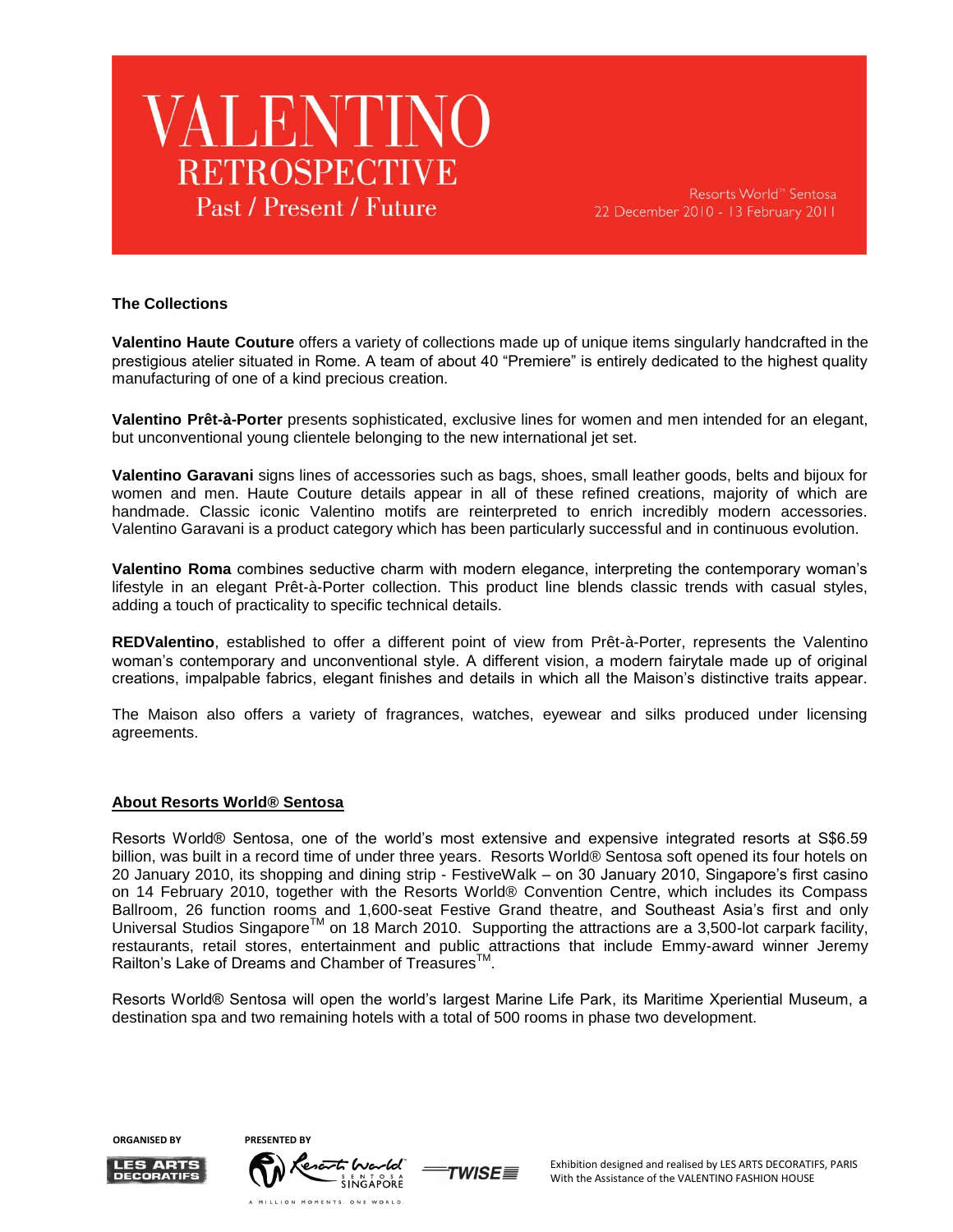

Resorts World™ Sentosa 22 December 2010 - 13 February 2011

#### **About Les Arts Décoratifs**

Les Arts Décoratifs is a private not-for-profit institution in Paris consisting of museums and a school of design and interior architecture. It originated in 1882, in the wake of the Universal Exhibitions, when a group of collectors banded together with the idea of promoting the applied arts and developing links between industry and culture, design and production.

Previously known as Union centrale des Arts décoratifs (UCAD), in December 2004 it changed its name to Les Arts Decoratifs while staying true to its original aims of safeguarding the collections, promoting culture providing art education and professional training and supporting design.

Les Arts Décoratifs is divided between three major sites in Paris. The Rohan and Marsan wings of the Louvre house the Musées des Arts Décoratifs (decorative arts, fashion and publicity collections), and the Library des Arts Décoratifs. The Musée Nissim de Camondo is installed in the Hôtel Camondo. Boulevard Raspail has been the home of the Ecole Camondo, the school of design and interior architecture, since 1988. The art and craft workshops known as the Ateliers du Carrousel operate on all three sites.

An original, multi-faceted institution, Les Arts Décoratifs pursues the objectives it was given at the outset: "to keep alive in France the culture of the arts which seek to make useful things beautiful" and to maintain close links with industry, forging numerous partnerships with firms operating in various fields.

#### **MEDIA CONTACTS:**

Resorts World® Sentosa Angeline Ng Tel: + 65 6577 9772 Cell: +65 9773 9598 [angeline.ng@rwsentosa.com](mailto:Angeline.ng@rwsentosa.com)

Lee Sin Yee Tel: + 65 6577 9769 Cell: +65 9626 3597 [sinyee.lee@rwsentosa.com](mailto:sinyee.lee@rwsentosa.com) Weber Shandwick Singapore (for Resorts World® Sentosa) Samantha Lee Tel: +65 6825 8022 Cell: +65 9791 7465 [salee@webershandwick.com](mailto:salee@webershandwick.com)

Zheng FangTing Tel: +65 6825 8031 Cell: +65 9696 9323 [fzheng@webershandwick.com](mailto:fzheng@webershandwick.com)

**ORGANISED BY PRESENTED BY**





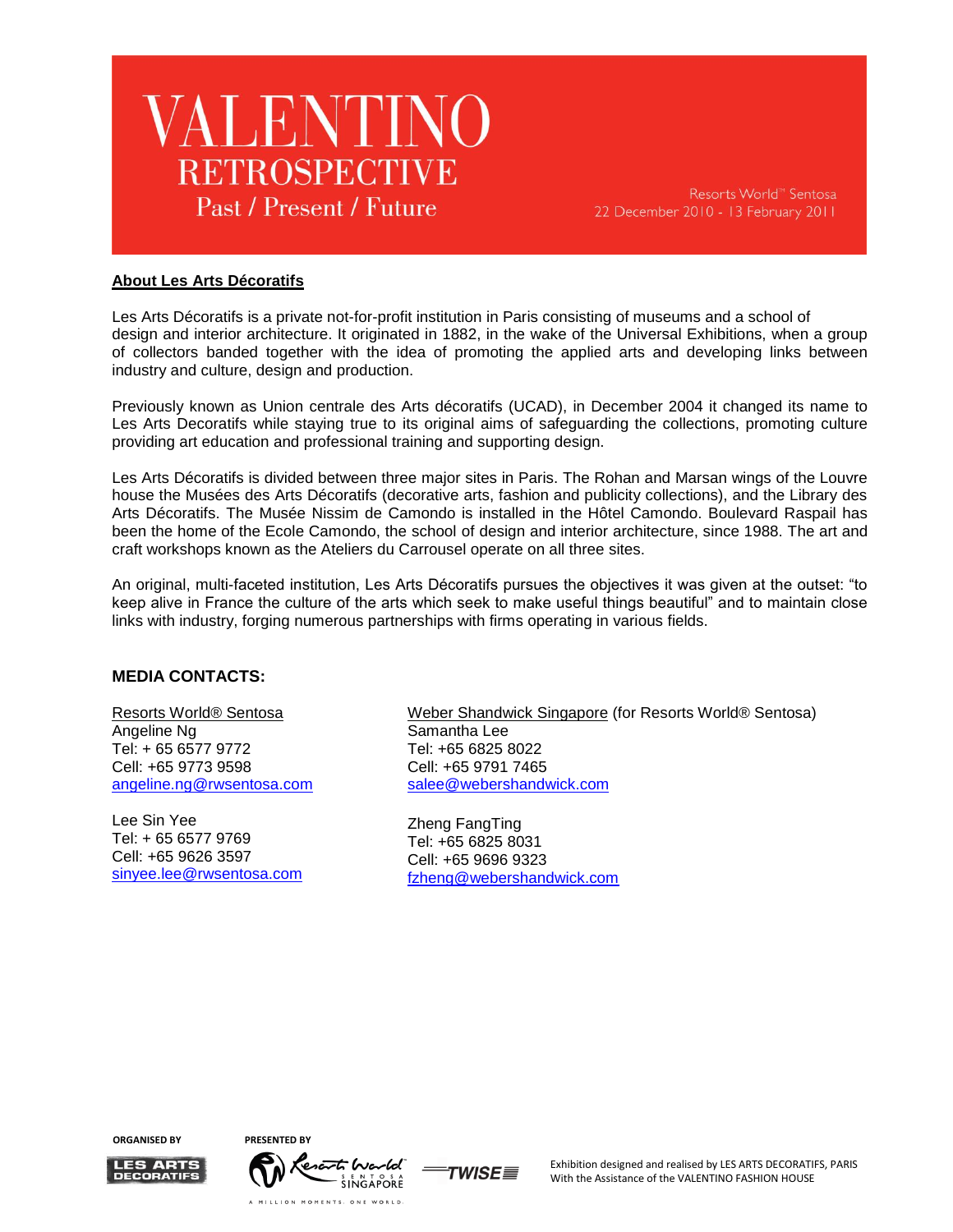

#### **PRESS IMAGES:**

- 1. Images may be used for media coverage only in relation to the exhibition.
- 2. Captions must accompany all images reproduced.
- 3. No images can be cropped, bled off the page, or printed in a single colour other than black, or overlaid with text.
- 4. High resolution photos can be downloaded from link: [ftp://wswresorts:wswresorts@omaedcftp001.interpublic.com](ftp://wswresorts:wswresorts@omaedcftp001.interpublic.com/) *Username: wswresorts Password: wswresorts*



Christian Biecher, the architect in charge of the exhibition design, belongs to a new generation of architects who has designed civil buildings in France, Japan, China, including a cultural center at place des Fêtes in downtown Paris.



A showcase of the Italian couturier"s signature "Valentino Red" (Rosso Valentino) dresses from the 'Valentino In Rome, 45 Years Of Style' Exhibition designed by Patrick Kinmonth and Antonio Monfreda at the ancient sacrificial altar Ara Pacis, showcasing Valentino's most important creations from the past 45 years, on July 6, 2007 in Rome.

*Photograph: Chris Moore/Catwalking Source: Getty Images*

**ORGANISED BY PRESENTED BY**





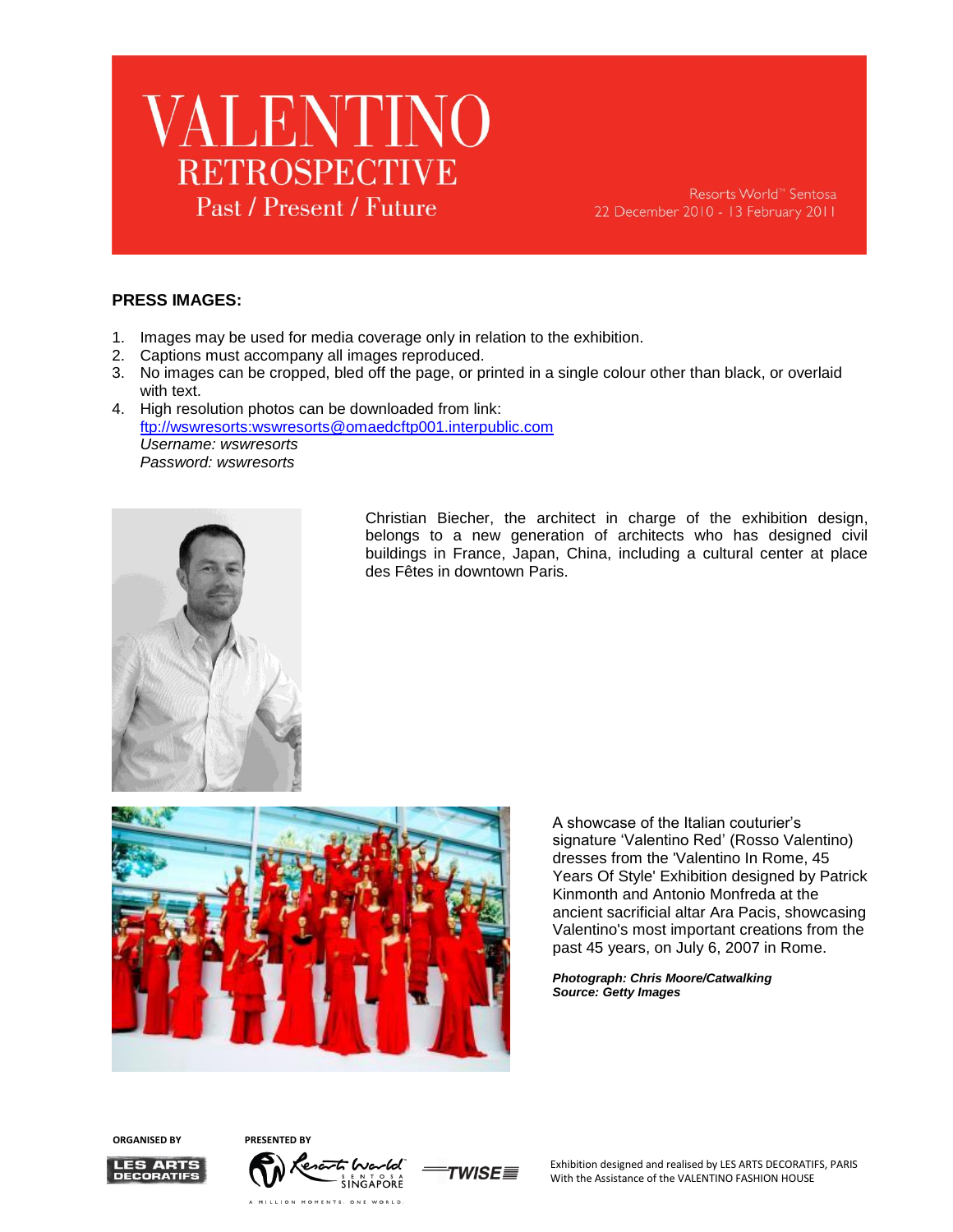

Resorts World<sup>™</sup> Sentosa 22 December 2010 - 13 February 2011

#### **Timeless Glamour – Celebrities dressed in Valentino**



**Julia Roberts** won the Oscar for best actress for her performance in 'Erin Brockovich' by Steven Soderbergh, wearing Valentino in 2001.

*Valentino Evening gown Haute Couture Autumn/Winter 1992-93, Model 218 / Collection: Valentino Archives/ Source: Getty Images*



Actress **Cate Blanchett**, dressed in a yellow taffeta Valentino dress, arrives at the 77th annual Academy Awards at the Kodak Theatre in Hollywood, 2005.

*Source: Getty Images*

**ORGANISED BY PRESENTED BY**